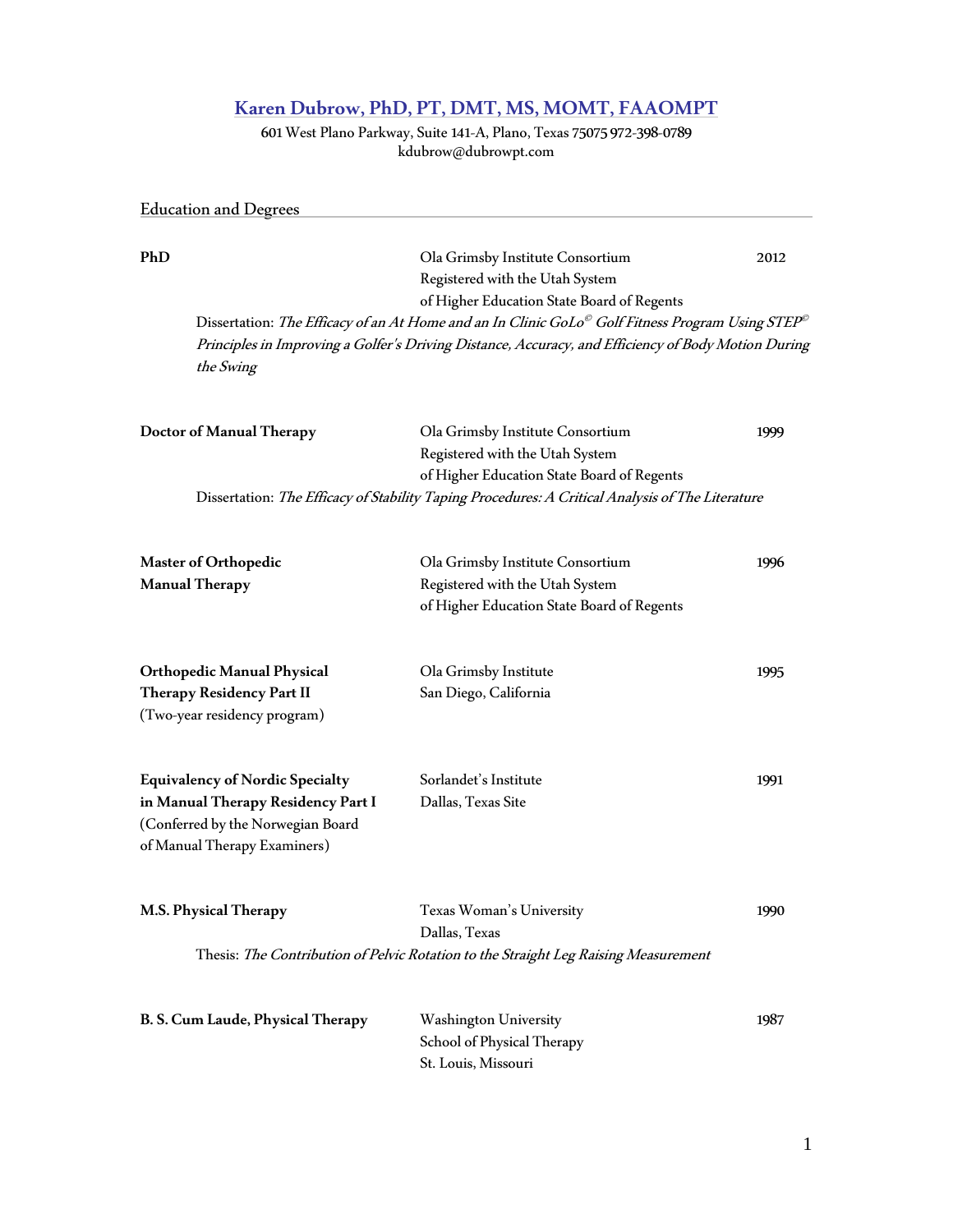Experience**\_\_\_\_\_\_\_\_\_\_\_\_\_\_\_\_\_\_\_\_\_\_\_\_\_\_\_\_\_\_\_\_\_\_\_\_\_\_\_\_\_\_\_\_\_\_\_\_\_\_\_\_\_\_**

| Director & Clinician                               |                                                                                                                                                                                                 | Dubrow Physical Therapy                                                                                                                                                 | 1990-Present              |
|----------------------------------------------------|-------------------------------------------------------------------------------------------------------------------------------------------------------------------------------------------------|-------------------------------------------------------------------------------------------------------------------------------------------------------------------------|---------------------------|
| <b>Golf Fitness Specialist</b>                     |                                                                                                                                                                                                 | Dr. Dubrow's Golf Fitness                                                                                                                                               | 2004-Present              |
| Director of PhD Research<br>Dean of Research       |                                                                                                                                                                                                 | Ola Grimsby Institute                                                                                                                                                   | 2011-2019<br>2002-2011    |
| <b>Associate Physical Therapist</b>                |                                                                                                                                                                                                 | Myofascial & Manual Therapy<br>Institute                                                                                                                                | 1988-1990                 |
| <b>Associate Physical Therapist</b>                |                                                                                                                                                                                                 | Ruth I Doyle L.P.T., Inc.                                                                                                                                               | 1987-1988                 |
| Certifications                                     |                                                                                                                                                                                                 |                                                                                                                                                                         |                           |
| <b>Advanced Open Water</b><br>Diving               |                                                                                                                                                                                                 | Professional Association<br>of Diving Instructors (PADI)                                                                                                                | 2018                      |
| <b>Enriched Oxygen</b><br>(NITROX) Diving          |                                                                                                                                                                                                 | Professional Association<br>of Diving Instructors (PADI)                                                                                                                | 2018                      |
| <b>Integrative Systemic</b><br><b>Dry Needling</b> |                                                                                                                                                                                                 | American Dry Needling Institute<br>Colorado Springs, Colorado                                                                                                           | 2011                      |
| <b>Open Water Diving</b>                           |                                                                                                                                                                                                 | Professional Association<br>of Diving Instructors (PADI)                                                                                                                | 2009                      |
| <b>Certified Golf Fitness Specialist</b>           |                                                                                                                                                                                                 | GoLo Sports Performance Institute<br><b>Texas</b>                                                                                                                       | 2004                      |
| Presentations and Invited Lectures                 |                                                                                                                                                                                                 |                                                                                                                                                                         |                           |
| <b>Break-Out Session</b>                           | Redefining Musculoskeletal Health by Redefining<br>Ourselves as a Profession.<br>Creating a Group Think Tank<br>*American Academy of Orthopedic Manual Physical Therapists<br>Annual Conference |                                                                                                                                                                         | AAOMPT*<br>2019           |
| Co-Instructor                                      | Scientific Therapeutic Exercise<br>Annual Conference                                                                                                                                            | Progressions for Regeneration of Collagen, Cartilage, Bone<br>and Muscle Through Appropriate and Evidence-Based Dosing.<br>*American Association of Orthopedic Medicine | AAOM <sup>*</sup><br>2019 |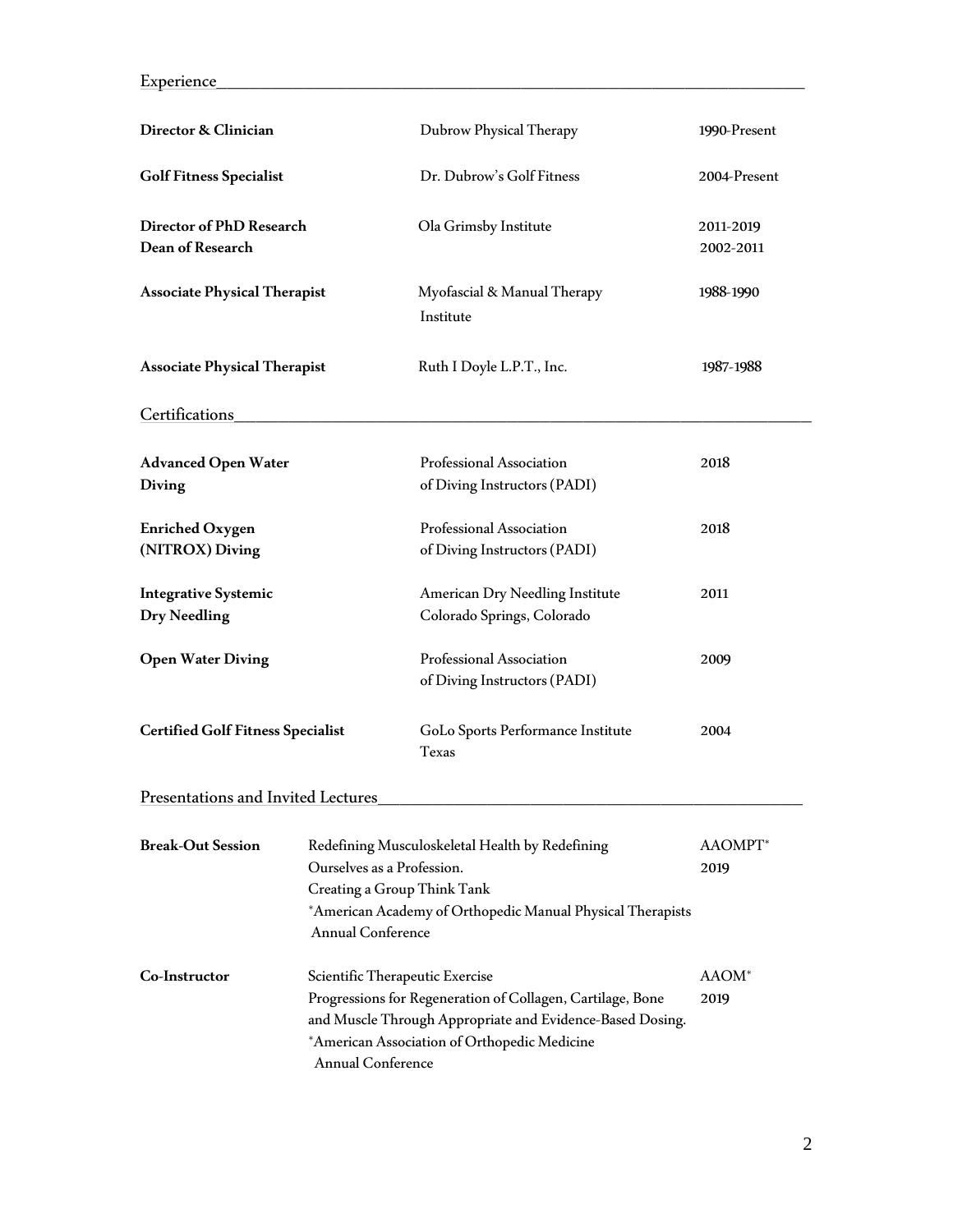| <b>Featured Speaker</b>      | Platform, Poster, Presentation, Paranoia!<br>How to Start, Implement, Finish and Present Research<br><b>Annual Conference</b>                                                                                                         | <b>AAOMPT</b><br>2017     |
|------------------------------|---------------------------------------------------------------------------------------------------------------------------------------------------------------------------------------------------------------------------------------|---------------------------|
| <b>Featured Speaker</b>      | Should I Tape That? Pain Control, Stability,<br>Neuromuscular Facilitation Treatment of<br>Chronic Achilles Tendinopathy<br><i>*Texas Podiatric Medical Association</i><br>Annual Conference                                          | TPMA <sup>*</sup><br>2016 |
| <b>Featured Speaker</b>      | Novel Approaches to Expedite Recovery<br>and Mediate Pain: Manual Therapy, Laser,<br>Dry Needling, Iontophoresis<br>Annual Conference                                                                                                 | TPMA<br>2012              |
| <b>Featured Speaker</b>      | Posture, Sport, and Muscular Imbalance<br>of the Lower Extremities Manifesting in<br>Foot Pain: An Interactive Presentation<br>Annual Conference                                                                                      | <b>TPMA</b><br>2012       |
| <b>Research Presentation</b> | The Efficacy of GoLo Golf Fitness using<br>STEP Principles in Improving Driving Distance<br>Accuracy, and Efficiency During the Swing<br>*World Scientific Congress of Golf<br>Conference                                             | WSCG <sup>*</sup><br>2012 |
| <b>Research Presentation</b> | The Efficacy of GoLo Golf Fitness using<br>STEP Principles in Improving Driving Distance<br>Accuracy, and Efficiency During the Swing<br>*International Federation of Orthopedic<br>Manipulative Therapists<br>Quadrennial Conference | IFOMPT*<br>2008           |
| <b>Featured Speaker</b>      | The Knee. Anatomy, Biomechanics, Mobilization<br>and Exercise<br>*Region VI National Hemophilia Association<br><b>Annual Meeting</b>                                                                                                  | NHAA RegionVI*<br>2001    |
| <b>Guest Speaker</b>         | Manual Therapy and Case Studies<br>*University of Texas Southwestern Medical<br>School Family Practice Residents                                                                                                                      | $UTSW^*$<br>2001          |
| <b>Guest Speaker</b>         | Arthrokinematics<br>*Ola Grimsby Institute<br>Annual Competency Forum                                                                                                                                                                 | $OGI*$<br>2001            |
| <b>Guest Speaker</b>         | <b>Extremity I Arthrokinematics</b><br>Annual Competency Forum                                                                                                                                                                        | OGI<br>2001               |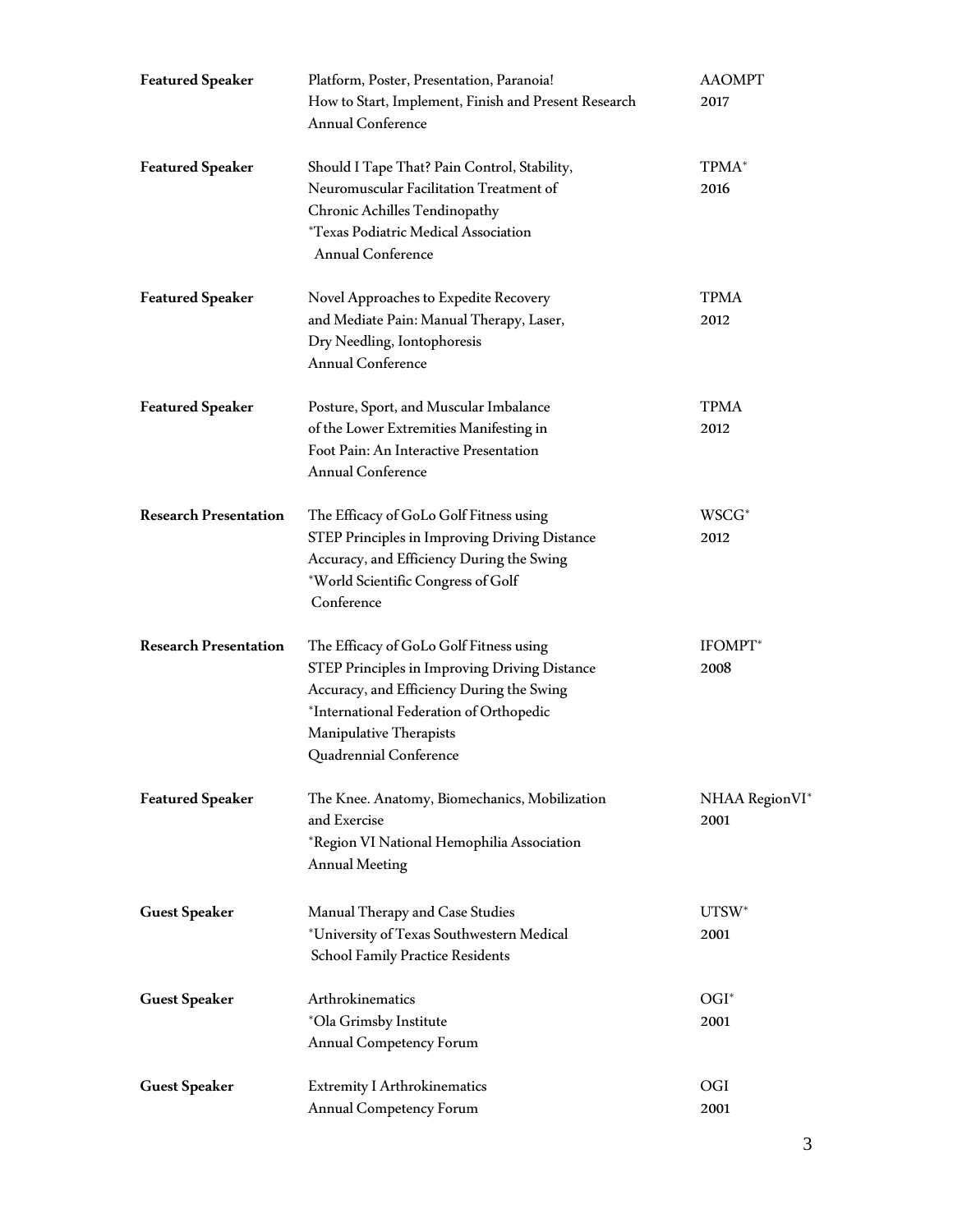| <b>Guest Appearances 1990s:</b>                                                                                                                                 |                                                                                                       |                   |
|-----------------------------------------------------------------------------------------------------------------------------------------------------------------|-------------------------------------------------------------------------------------------------------|-------------------|
| <b>Guest Speaker</b>                                                                                                                                            | Preventing Joint and Muscle Injury<br>Due to Incorrect Calisthenics<br>*University of Texas at Dallas | $UTD^*$           |
| <b>Guest Speaker</b>                                                                                                                                            | Preventing "Computeritis"                                                                             | <b>UTD</b>        |
| <b>Guest Speaker</b>                                                                                                                                            | Intro to Biomechanics and Kinesiology<br><i>*Texas Woman's University</i>                             | TWU <sup>*</sup>  |
| <b>Guest Speaker</b>                                                                                                                                            | Discussing Physical Therapy with the Public<br>Question and Answer<br>*KRLD News Radio Talk Show      | KRLD <sup>*</sup> |
| <b>Guest Speaker</b>                                                                                                                                            | Muscle Physiology and Exercise<br><i>*Texas Black Belt Commission</i>                                 | TBC*              |
| Honors and Awards                                                                                                                                               |                                                                                                       |                   |
| Fellow                                                                                                                                                          | American Academy of<br>Orthopedic Manual Physical Therapy                                             | 1998-Present      |
| Outstanding<br>Instructor                                                                                                                                       | Ola Grimsby Institute                                                                                 |                   |
| <b>Recognition of</b><br>Service, Animal<br><b>Shelter Advisory Committee</b>                                                                                   | City of Plano                                                                                         | 2004-2012         |
| Publication<br>The Efficacy of GoLo Golf<br><b>Fitness using STEP Principles</b><br>in Improving Driving Distance,<br>Accuracy, and Efficiency During the Swing | Scientific Physical Therapy                                                                           | 2010              |
| Professional Organizations/Positions                                                                                                                            |                                                                                                       |                   |

# **American Academy of Orthopedic Manual Physical Therapy**

- **Practice Affairs Committee**
- Academic and Clinical Faculty SIG
- Secretary of the Academic and Clinical Faculty SIG 2014-2017
- Conference Committee 2016-2017

# **Ola Grimsby Institute**

**Advisory Board**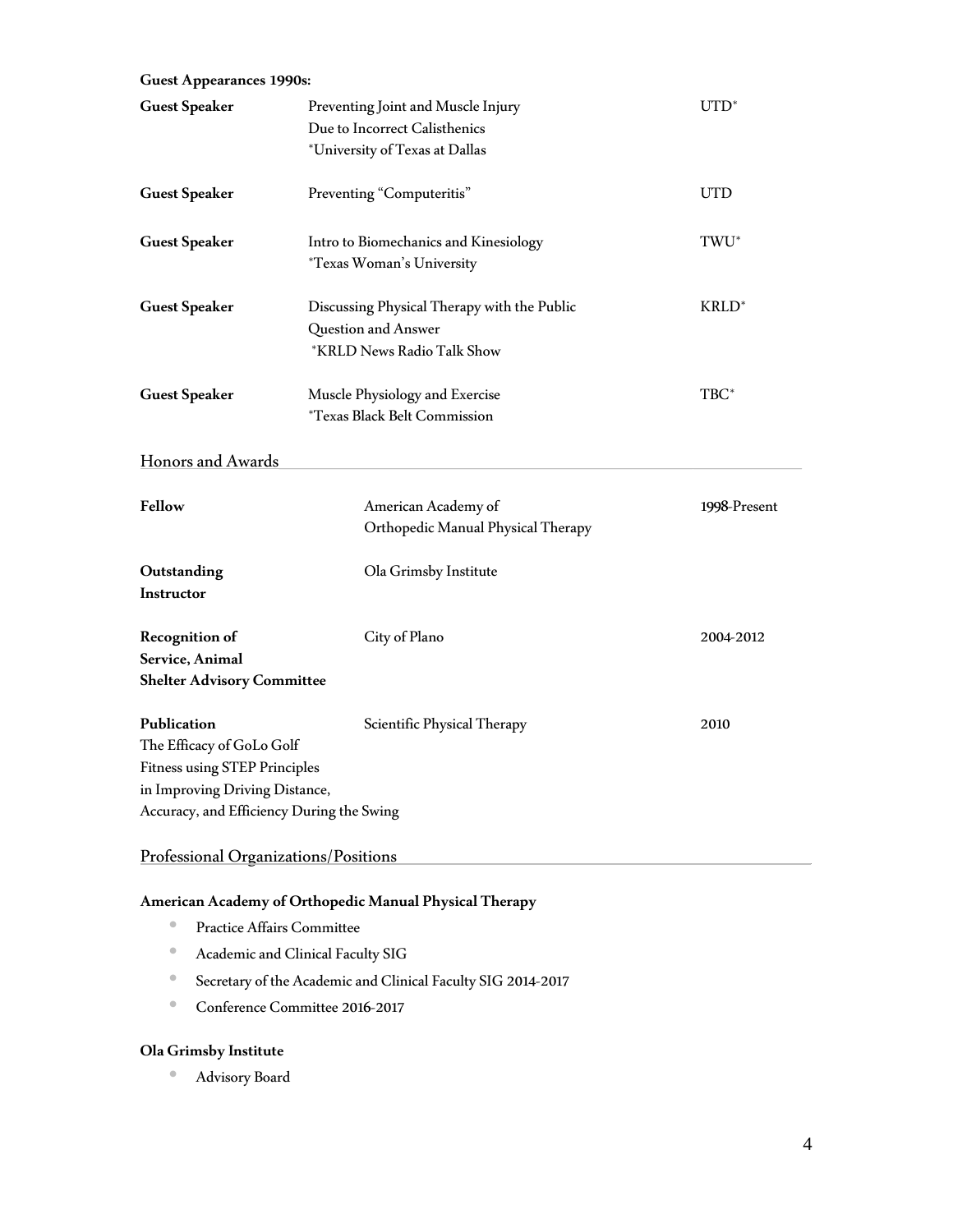**American Physical Therapy Association Texas Physical Therapy Association Professional Association of Diving Instructors Divers' Alert Network**

## Continuing Education**\_\_\_\_\_\_\_\_\_\_\_\_\_\_\_\_\_\_\_\_\_\_\_\_\_\_\_\_\_\_\_\_\_\_\_\_\_\_\_\_\_\_\_\_\_\_\_**

#### 2020:

- **American Physical Therapy Association Cardiopulmonary Section** COVID-19, mechanisms of infection Part I & II
- **American Physical Therapy Association Acute Care Section** COVID-19 & treatment
- American Academy of Orthopedic Manual Physical Therapists COVID-19 & safe treatment guidelines, troubleshooting

#### 2019:

- American Academy of Orthopedic Manual Physical Therapy Conference
- **American Association of Orthopedic Medicine Conference**

2018: American Academy of Orthopedic Manual Physical Therapy Conference

2017: American Academy of Orthopedic Manual Physical Therapy Conference

#### 2016:

- American Academy of Orthopedic Manual Physical Therapy Conference
- Zodiac Leadership Tall Ship Sailing Team Building: OGI
- American Academy of Orthopedic Manual Physical Therapy Conference

# 2015:

- **Sports Medicine Journal Club Monthly Research Review**
- <sup>1</sup> 22<sup>nd</sup> Annual Manual Therapy Competency Forum
- American Academy of Orthopedic Manual Physical Therapy Conference.

#### 2014:

- **Sports Medicine Journal Club Monthly Research Review**
- <sup>1</sup> 21st Annual Manual Therapy Competency Forum
- American Academy of Orthopedic Manual Physical Therapy Conference

## 2013:

- **Sports Medicine Journal Club Monthly Research**
- Get in Shape for ICD 10 Challenge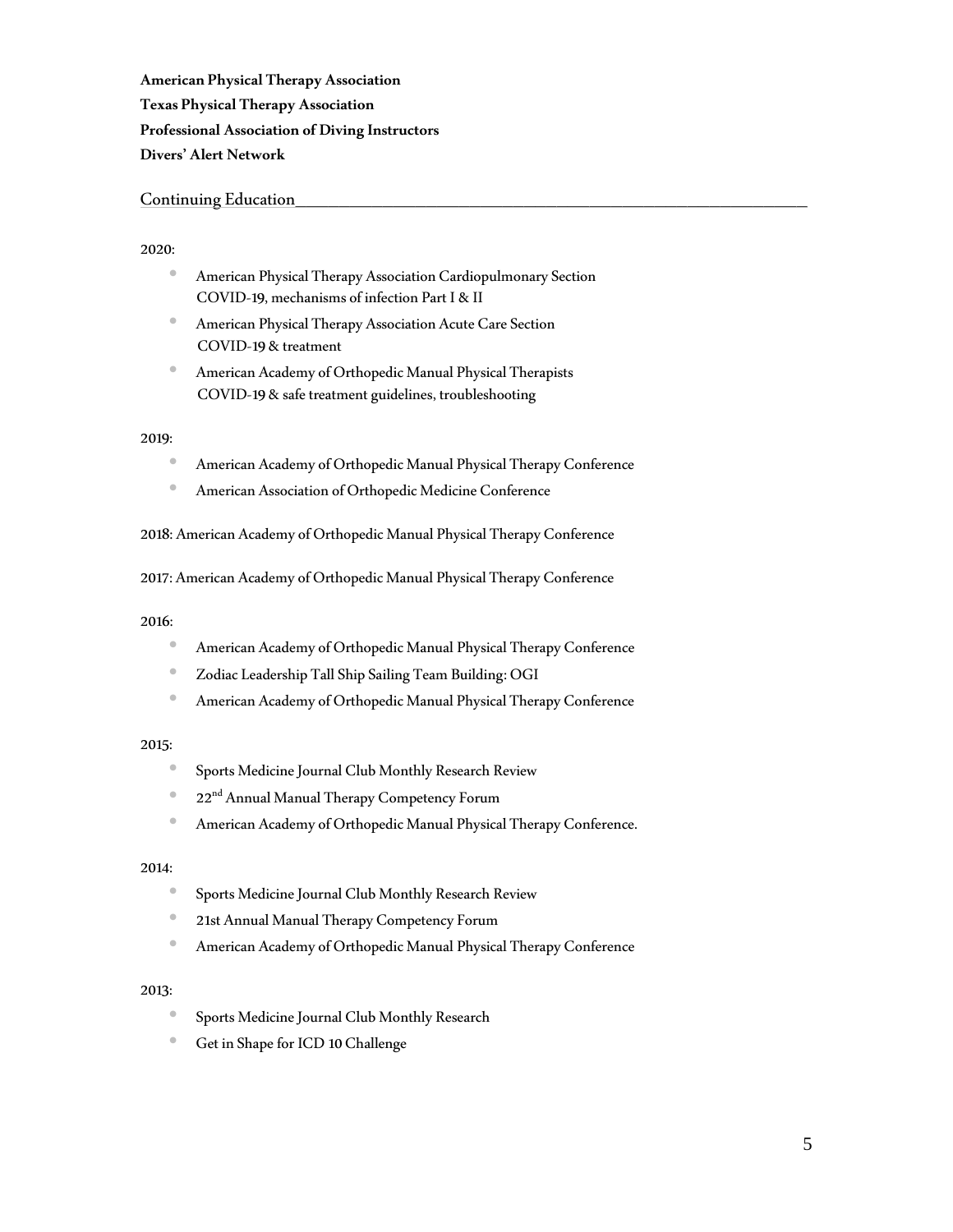## 2012:

- Completion of PhD courses, including but not limited to Radiology, Pharmacology, Vestibular Ocular Reflexes. For more info, PhD course numbers and names are available upon request.
- **International Federation of Orthopedic Manipulative Physical Therapists Conference, Quebec City,** Canada
- **Sports Medicine Journal Club Monthly Research Review**

## 2011:

- 19th Annual Manual Therapy Competency Forum
- **Sports Medicine Journal Club Monthly Research Review**

# 2010:

- American Academy of Orthopedic Manual Physical Therapy Conference
- **Sports Medicine Journal Club Monthly Research Review**

## 2009:

- Management of Cervical Neuromuscular Dysfunction: An Evidence-Based Approach for Rehab: Dr. Deborah Falla
- 17th Annual Manual Therapy Competency Forum: Cervicogenic Pain, Current Research and Treatment
- American Academy of Orthopedic Manual Physical Therapy Conference

2008: International Foundation of Orthopedic Manual Therapy Conference, Rotterdam, The Netherlands

2007:

- Differential Medical Diagnosis in Manual Therapy. Medical Screening For Referral.
- **Clinical Problem Solving**
- 16th Annual Manual Therapy Competency Forum: O.G.I.: Presenter of Efficacy of an In-Home and In-Clinic GoLo Golf Fitness Program Using STEP Principles in Improving Distance, Accuracy, and Body Motion During the Drive.

2006: 15<sup>th</sup> Annual Manual Therapy Competency Forum: O.G.I.

2005:

- <sup>14th</sup> Annual Manual Therapy Competency Forum: O.G.I.
- <sup>®</sup> 32<sup>nd</sup> Annual Symposium on Sports Medicine UTHSC San Antonio

2004: GoLo Golf Fitness: William Breland, P.T., SCS, CGS, Touring Golf Professional

2003: 12th Annual Manual Therapy Competency Forum: O.G.I.

# 2002:

- Pain Control: Fibromyalgia, Migraines, Chronic Pain, Sore Feet: Thomas Deahl II, D.M.D., Ph.D.
- 11th Annual Manual Therapy Competency Forum: O.G.I.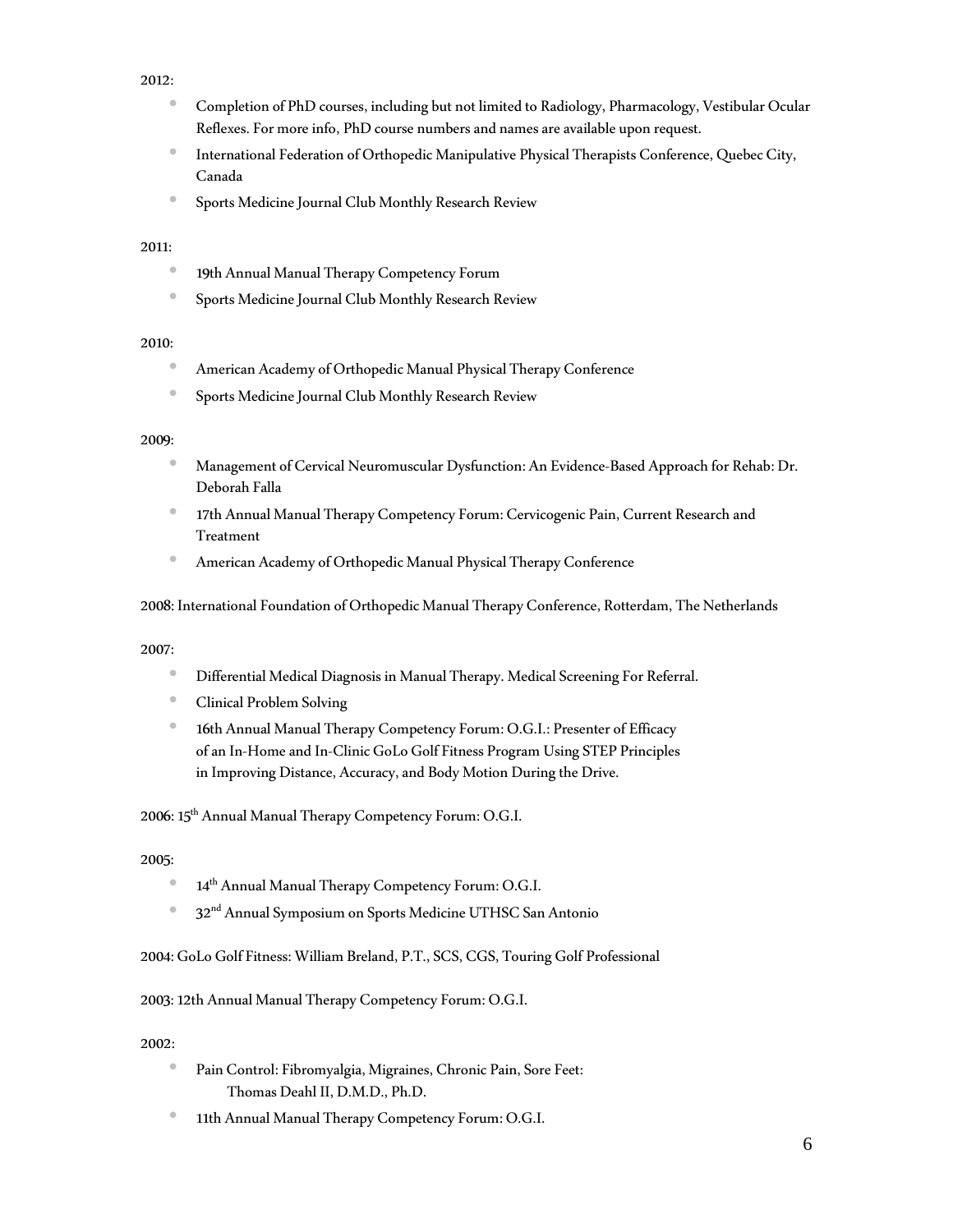### 2001:

- **Medical Exercise Therapy/Spine: Tom Torstenson, P.T., M.N.S.M.T.**
- <sup>10th</sup> Annual Manual Therapy Competency Forum: Ola Grimsby Institute

### 1999:

- Update Course: Ola Grimsby, P.T., M.N.F.F., M.N.S.M.T.
- Surface EMG in P.T.: Musculoskeletal Dysfunction, Glenn Kasman, M.S., P.T.

#### 1998:

- **MT 4A Scientific Therapeutic Exercise Progressions (STEP): Extremities, O.G.I.**
- **MT 4B STEP Spine, O.G.I.**
- Introduction to Diagnostic EMG and NCV Studies, Michael Skurjas, Jr.,M.S., P.T., E.C.S., and Richard Nielson, M.S., P.T., E.C.S.

1997: Clinical Specialty Education: Hand Therapy, T. LeSage, M.O.T., O.T.R., C.H.T.

1996: World Conference of Orthopedic Manual Therapy, Lillehammer, Norway

1995: 3 rd Annual Manual Therapy Competency Forum, Ola Grimsby Institute

1993: 2 nd Annual Manual Therapy Competency Forum, Ola Grimsby Institute

1992:

- 1 st Annual Manual Therapy Competency Forum, Ola Grimsby Institute
- Medical Exercise Therapy, Tom Torstenson, P.T., M.N.S.M.T.

1990: Law of Health Care Administration, Pat Driscoll, RN, Attorney at Law

1989:

- Myofascial Soft Tissue Mobilization, John Barnes, P.T.
- Spine I, Ola Grimsby, P.T., M.N.F.F., M.N.S.M.T.
- Electrotherapy, Joseph Kahn, Ph.D., P.T.

#### 1988:

- **Back Into Action, Institute for Movement Studies**
- Feldenkrais Level One, Institute for Movement Studies
- Myofascial Soft Tissue Mobilization, John Barnes, P.T.

## Special Interests and Service**\_\_\_\_\_\_\_\_\_\_\_\_\_\_\_\_\_\_\_\_\_\_\_\_\_\_\_\_\_\_\_\_\_\_\_\_\_\_\_\_\_\_\_**

Fluent in Spanish Scuba Diving